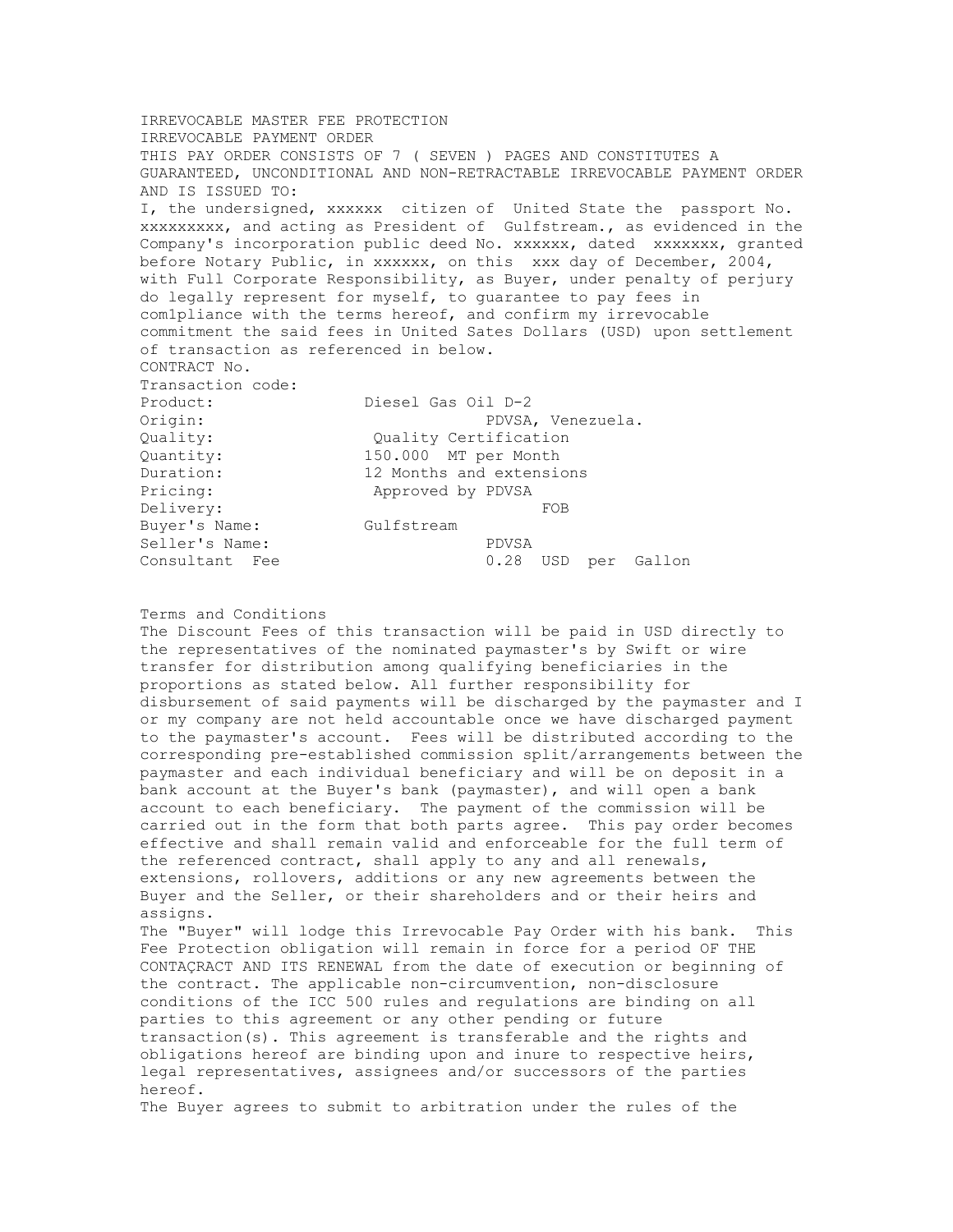INTERNATIONAL CHAMBER OF COMMERCE (article 48 and 49 of ICC 55) should any dispute occur. This agreement will become an integral part of the sale and purchase contract agreement as soon as the contract becomes valid and signed. All signed copies of this agreement including facsimile transmissions thereof shall be considered legally binding documents. I hereby agree and guarantee to irrevocably instruct my bank to pay in favor of the beneficiaries the amount in USD as stated by the percentage commission discount payable against each name below. The Consultant Fees will be paid by Gulfstream., as the MAIN PAYMASTER for the Seller and Buyer side Intermediaries: the commission split will be as follows: The MAIN PAYMASTER, upon receipt of funds, agrees to pay the Consultant Fee against each name listed below:

GROUP A: CONSULTANT FEE: 0.13 USD PER GALON BENEFICIARY NAME: OSWALDO MENDEZ MENDEZ<br>PASSPORT: 1.949.118 PASSPORT: 1.949.118 CEDULA DE IDENTIDAD: 5.167.681 NAME BANK: ACCOUNT No. ABA: OFFICER BANK: ADDRESS: GROUP B: CONSULTANT FEE: 0.03 USD PER GALON BENEFICIARY NAME: BLANCA OMAIRA GOMEZ<br>PASSPORT: BO930366 PASSPORT: BO930366 CEDULA DE IDENTIDAD: 3.621325 NAME BANK: WASHINGTON MUTUAL BANK ACCOUNT No. 0973020789 ABA: 267084131 OFFICER BANK: WARINA COAKEY ADDRESS: GROUP C: CONSULTANT FEE: 0.04 USD PER GALON BENEFICIARY ACCOUNT Nro: 109308561 BENEFICIARY NAME: JOSUE MOROS PUENTES BANK OFFICER: CARMEN KUNZ C.I. No.. V- 3.430.653 PASSPORT: 3.430.653 BENEFICIARY BANK: CITY BANK, N.A. NEW YORK ADDRESS: LUGANO - SUIZA BANK: BANK: BANK: BESI, AG. LUGANO SUIZA SWITF: B S I L C H 2 2 BENEFICIARY: 9 1 2 9 2 H U A S C A R A P I GROUP D: CONSULTANT FEE: 0.01 USD PER GALON BENEFICIARY NAME: JOSE OMAR UMANA SUAREZ PASSPORT: 4.627.864 CEDULA DE IDENTIDAD: 4.627.864 NAME BANK: ACCOUNT No. ABA: